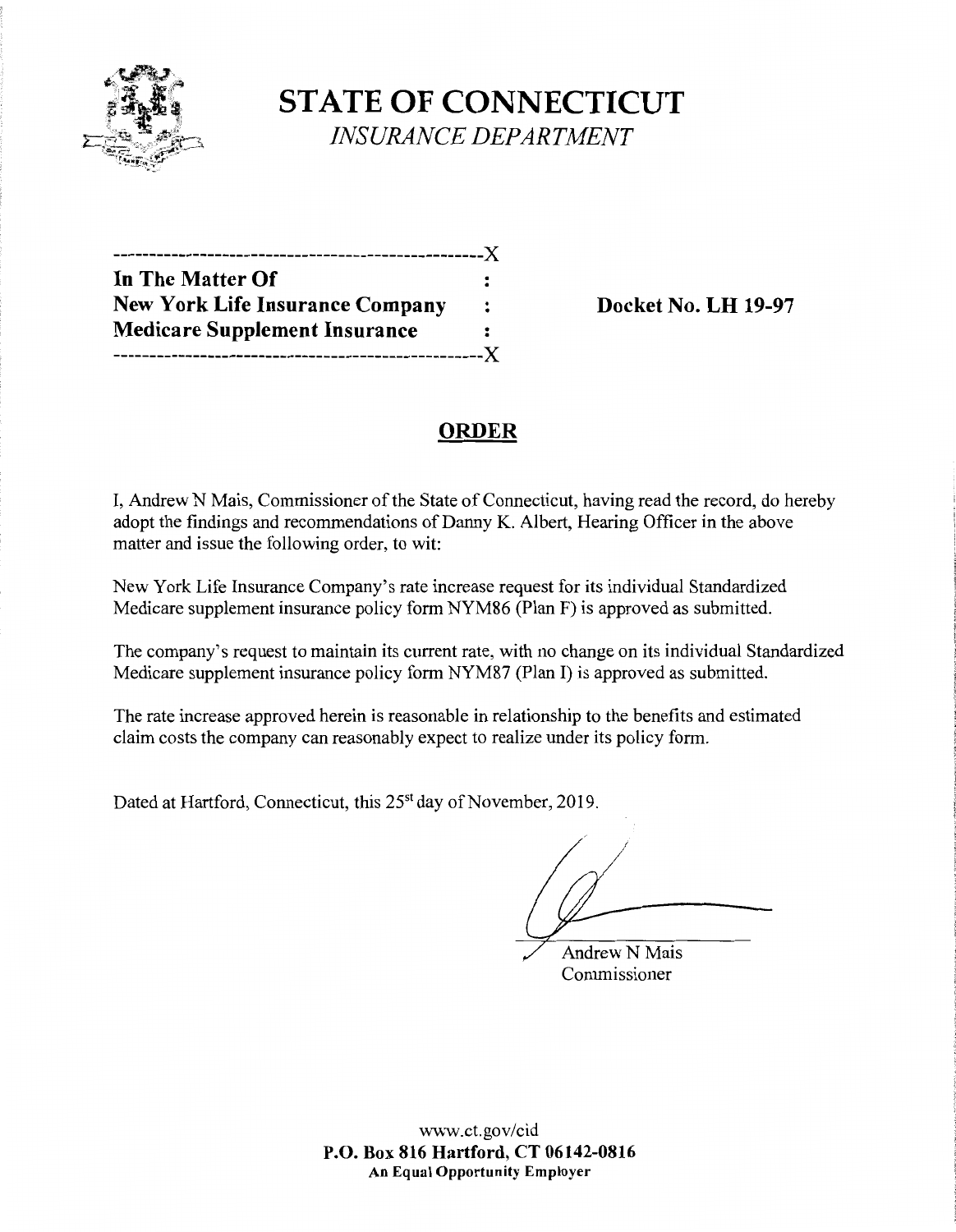

# **STATE OF CONNECTICUT**  *INSURANCE DEPARTMENT*

------------------------------------------------)( **In The Matter Of New York Life Insurance Company** : **Docket No. LH 19-97 Medicare Supplement Insurance**  ------------------------------------------------)(

## **PROPOSED FINAL DECISION**

## I. **INTRODUCTION**

The Insurance Commissioner of the State of Connecticut is empowered to review rates charged for individual and group Medicare supplement policies sold to any resident of this State who is eligible for Medicare. The source for this regulatory authority is contained in Chapter 700c and Section 3 8a-495a of the Connecticut General Statutes.

After due notice, a hearing was held at the Insurance Department in Hartford, CT on Thursday, November 14, 2019, to consider whether or not the rate increase requested by New York Life Insurance Company on its individual Standardized Medicare supplement insurance business should be approved.

No members from the general public attended the hearing.

No company representatives from New York Life Insurance Company attended the hearing.

The hearing was conducted in accordance with the requirements of Section 38a-474, Connecticut General Statutes, the Uniform Administrative Procedures Act, Chapter 54 of Section 38a-8-1 et seq. of the Regulations of Connecticut State Agencies.

A Medicare supplement policy is a private health insurance policy sold on an individual or group basis, which provides benefits that are additional to the benefits provided by Medicare. For many years Medicare supplement policies have been highly regulated under both state and federal law to protect the interests of persons eligible for Medicare who depend on these policies to provide additional coverage for the costs of health care.

Effective December 1, 2005, Connecticut amended its program of standardized Medicare supplement policies in accordance with Section 38a-496a of the Connecticut General Statutes, and Sections 38a-495a-1 through 38a-495a-21 of the Regulations of Connecticut Agencies. This program, which conforms to federal requirements, provides a "core" package of benefits known as Plan A. Insurers may also offer any one or more of eleven other plans (Plans B through N).

Effective January 1, 2006, in accordance with Section 38a-495c of the Connecticut General Statutes (as amended by Public Act 05-20) premiums for all Medicare supplement policies in the state must use community rating. Rates for Plans A through N must be computed without regard to age, gender, previous claims history or the medical condition of any person covered by a Medicare supplement policy or certificate.

> www.ct.gov/cid **P.O. Box 816 Hartford, CT 06142-0816 An Equal Opportunity Employer**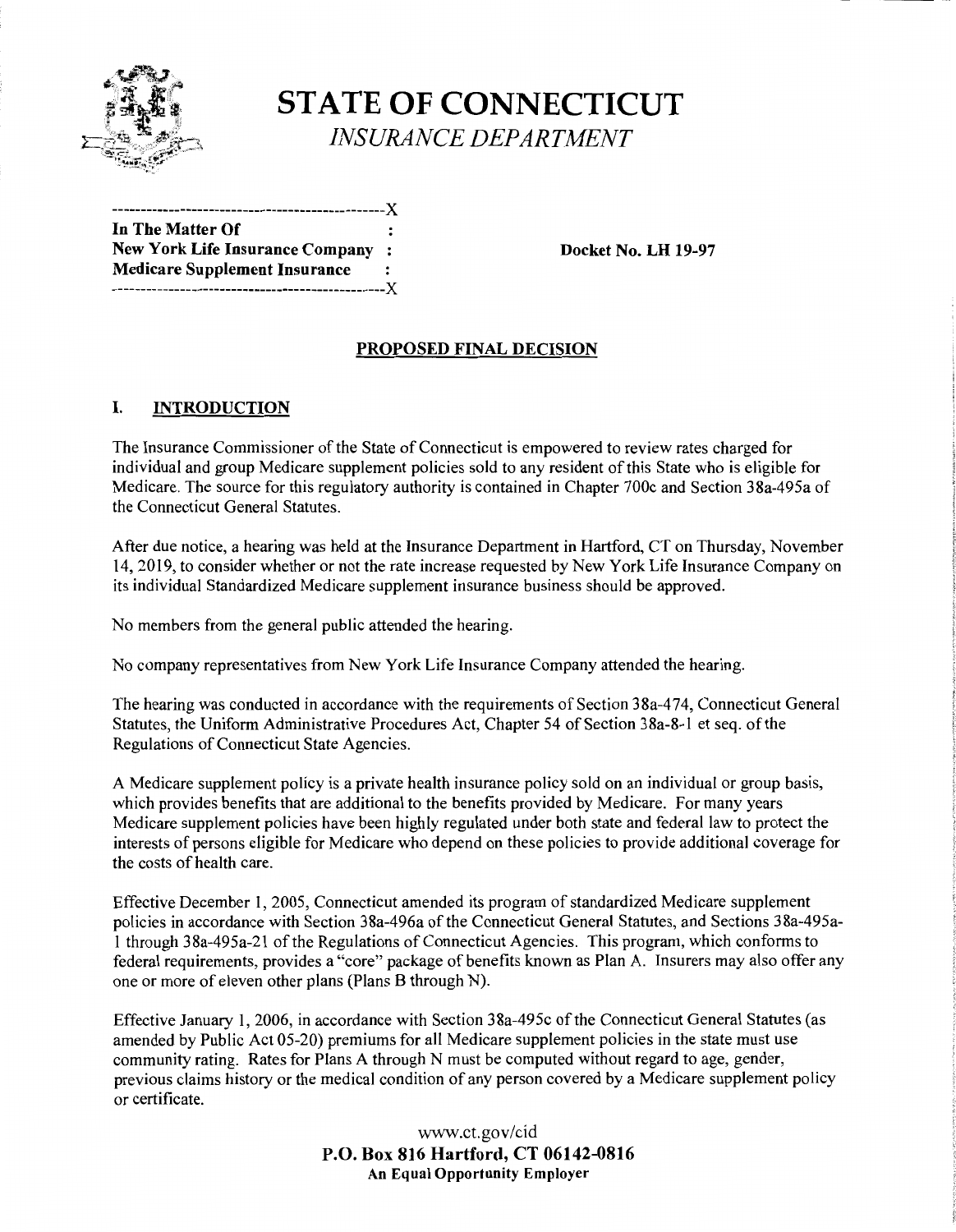The statute provides that coverage under Plans A through N may not be denied on the basis of age, gender, previous claims history or the medical condition of any covered person. Insurers may exclude benefits for losses incurred within six months from the effective date of coverage based on a pre-existing condition.

Effective October 1, 1998, carriers that offer Plan B or Plan C must make these plans as well as Plan A, available to all persons eligible for Medicare by reason of disability.

Insurers must also make the necessary arrangements to receive notice of all claims paid by Medicare for their insureds so that supplement benefits can be computed and paid without requiring insureds to file claim forms for such benefits. This process of direct notice and automatic claims payment is commonly referred to as "piggybacking" or "crossover".

Sections 38a-495 and 38a-522 of the Connecticut General Statutes, and Section 38a-495a-10 of the Regulations of Connecticut Agencies, state that individual and group Medicare supplement policies must have anticipated loss ratios of 65% and 75%, respectively. Under Sections 38a-495-7 and 38a-495a-10 of the Regulations of Connecticut Agencies, filings for rate increases must demonstrate that actual and expected losses in relation to premiums meet these standards, and anticipated loss ratios for the entire future period for which the requested premiums are calculated to provide coverage must be expected to equal or exceed the appropriate loss ratio standard.

Section 38a-473 of the Connecticut General Statutes provides that no insurer may incorporate in its rates for Medicare supplement policies factors for expenses that exceed 150% of the average expense ratio for that insurer's entire written premium for all lines of health insurance for the previous calendar year.

#### II. **FINDING OF FACT**

After reviewing the exhibits entered into the record of this proceeding, and utilizing the experience, technical competence and specialized knowledge of the Insurance Department, the undersigned makes the following findings of fact:

- 1. New York Life Insurance Company has requested a 7% rate increase on its individual standardized Medicare supplement policy form NYM86 (Plan F), the only plan with remaining inforce policies in Connecticut. The company requesting no rate change for Plan I.
- 2. As of 6/30/19, there were 270 policies in force nationwide and 5 in Connecticut.
- 3. The most recent rate increase approved was 5.0% effective 04/1/2019.
- 4. These policy forms were agent solicited.
- 5. The proposed rates are expected to satisfy the Connecticut statutory loss ratio of 65% required of individual Medicare supplement forms.
- 6. New York Life Insurance Company demonstrated that their expense factors are in compliance with section 38a-473, C.G.S.
- 7. New York Life Insurance Company has conformed to subsection (e) of section 38a-495c, C.G.S. regarding the automatic claims processing requirement.